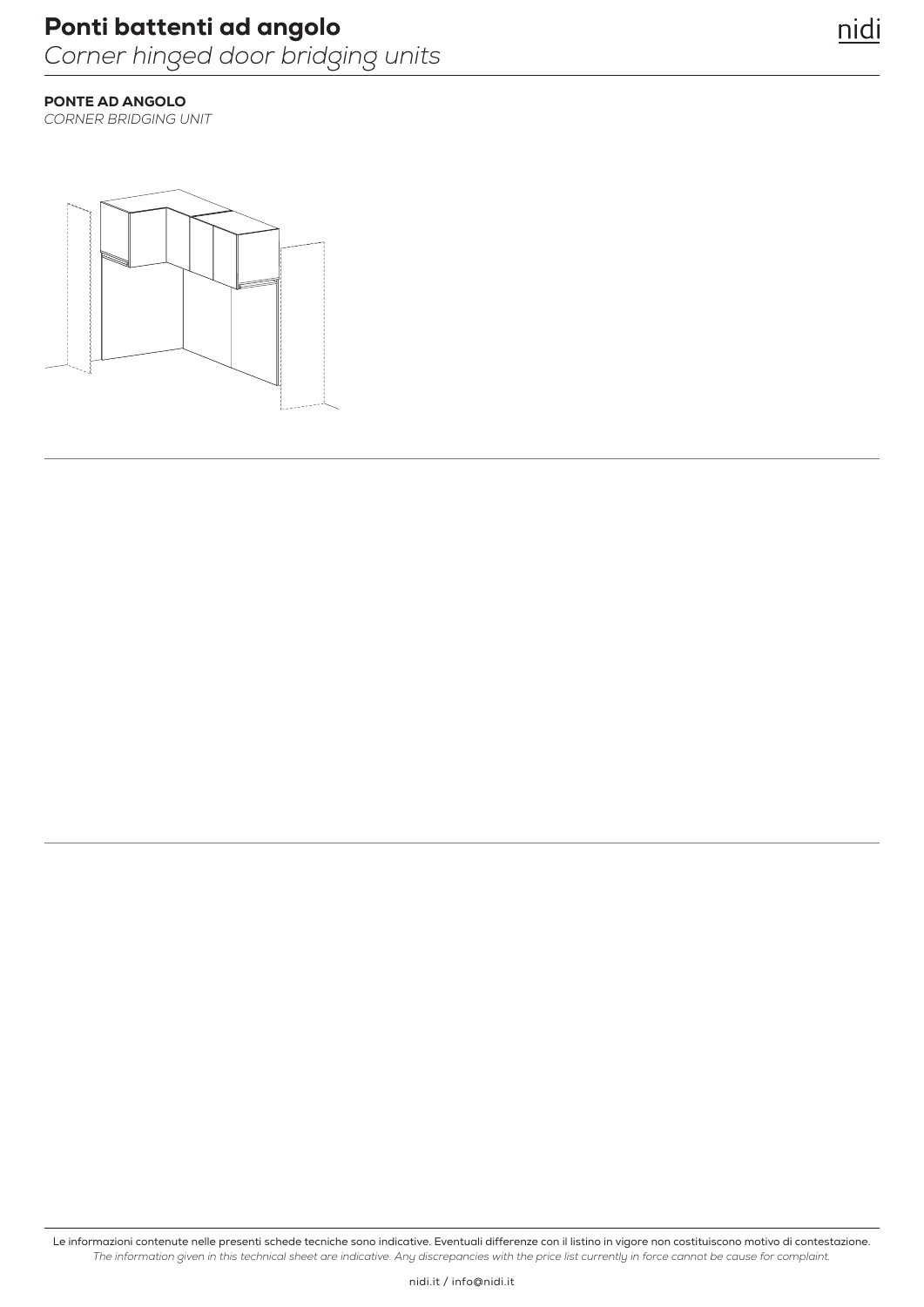## LARGHEZZE E PROFONDITÀ

*WIDTHS AND DEPTHS*

**209,3** L. cm *W. cm*



**229,3** L. cm *W. cm*



**259,3** L. cm *W. cm*



**289,3** L. cm *W. cm*

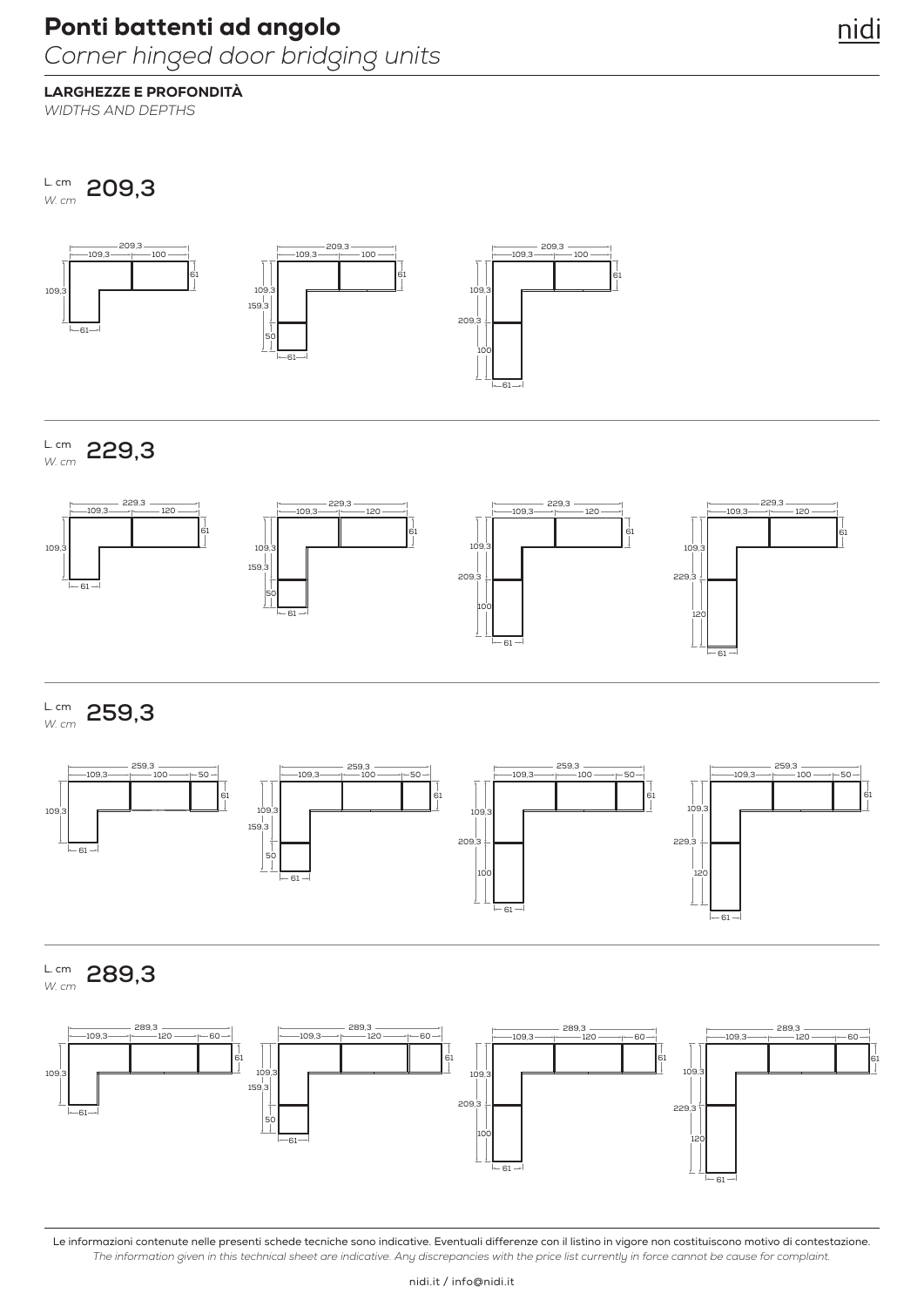## Ponti battenti ad angolo con cambio profondità

*Corner hinged door bridging units with different depths*

nidi

## LARGHEZZE E PROFONDITÀ

*WIDTHS AND DEPTHS*

**196,5** L. cm *W. cm*



**216,5** L. cm *W. cm*



**246,5** L. cm *W. cm*



**276,5** L. cm *W. cm*